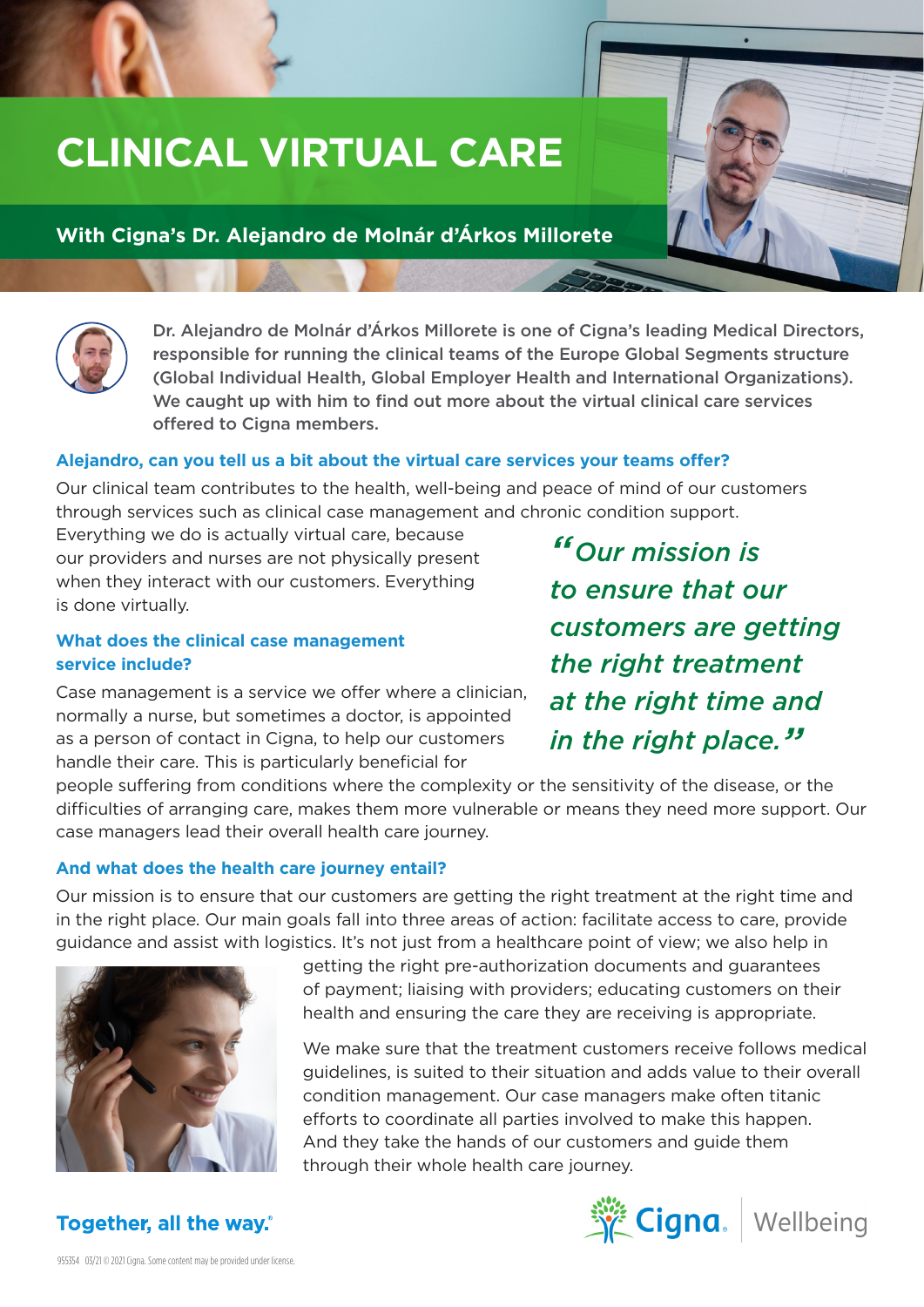### **As part of this journey, do you encourage members to better understand their own conditions?**

Absolutely. Case management is also about empowering the customer through education so they can better manage their health. We now work with a very powerful tool, Health Cloud, through which we can create personalized care plans and comprehensive treatment and recovery pathways. This helps us to anticipate customers' needs; to not only know that a member is having hip replacement surgery next month, but also that they'll be admitted to hospital for five days and that afterwards, they are expected to be discharged and should start physiotherapy<sup>1</sup>.

*"Our condition guides are comprehensive guidelines covering various aspects of different conditions, including definitions, measures, diagnostic processes and treatment techniques."*

So then we can share their personalized care plan, complete with next steps and accompanying guidance, setting recovery and education goals to address with them, according to the gaps in care and knowledge identified through the process.

## **Are there any resources or reading materials that you send to customers to offer them information about their specific conditions?**

Yes. Case managers work with great resources that I feel personally very proud of. Our condition guides are comprehensive guidelines covering various aspects of different conditions, including definitions, preventative measures, diagnostic processes and treatment techniques. Everything is explained in a very complete, easy-to-understand and practical way, covering not only

relevant medical information, but also the day-to-day experiences of the condition.

These guides are sent to customers alongside their care plans and case management details. I'm pleased to say that this material has been extremely well received by customers and colleagues worldwide.

## **The last few months have been difficult for everyone, all over the world. How has Cigna supported its global customers during the COVID-19 pandemic?**

Our telehealth offering has been very well received during the pandemic.2 I think it has added significant value over the last few months. It has been so difficult to seek care in person, so it's important that members have been able to count on such a reliable resource – and that it's generally available in their own language. As clinicians, we understand the importance of being able to discuss health and other sensitive concerns in your preferred language.

### **How have your teams supported customers during the pandemic?**

During the COVID-19 pandemic, we have been there to support those who are following case management. We have enabled access to care, in a variety of scenarios, when they have been struggling to do simple things like get consultations or follow-up sessions with their treating providers or obtain prescriptions. Think about patients undergoing chemotherapy or other long-term treatments which might have been interrupted because of the COVID-19 situation; we have been by their side, to ensure their peace of mind, provide guidance and facilitate continuity of care.